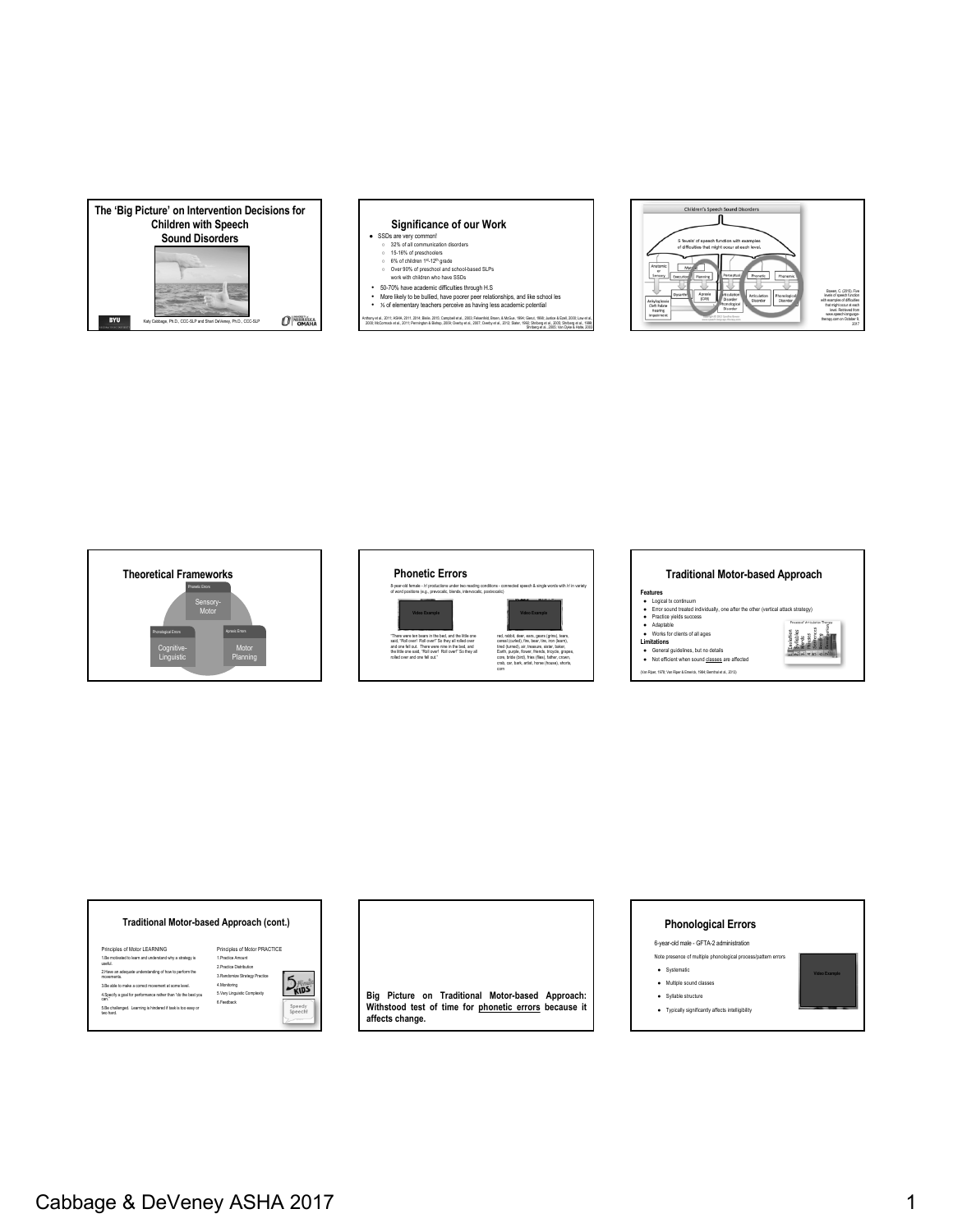### **Cycles Approach**

- Cyclical approach to address target sound classes
- Designed for unintelligible speakers ● Targets patterns not present in child's speech

(Hodson, 1997; Hodson & Paden, 1983, 1991; Hassink & Wendt, 2010)

- Lots of clinical support, but limited evidence-base
- 



## **Maximal Oppositions** ● Use with clients that:

- Have at least 6 sounds missing from inventory<br>○ Have moderate to severe SSD's
- Use pairs of words that differ by all 3 production features
- Phases in intervention 1.Imitation 2.Spontaneous
- Research support (Gierut, 1989, 1992, 2001, 2007)



### **Multiple Oppositions** ● Use with clients that:<br>○ Collapse multiple phonemes to one sound<br>● Select sounds that differ by at least 2 features AND significantly affect intelligibility  $\epsilon$  $\equiv$ ● Phases of intervention 1.Imitation 2.Spontaneous production of trained words 3.Spontaneous production of untrained words 4.Conversation  $\frac{m}{m}$  $\frac{6m}{n^2}$ e Research support (Pagliarin, 2009; Williams, 2000; Williams, 2010)<br>• Research support (Pagliarin, 2009; Williams, 2000; Williams, 2010)



**Big Picture on Treatment Approaches for Phonological Errors: Contrast therapies have research support, but more data needed regarding clinical effectiveness and everyday utilization.**



### • Voicing errors • Increased difficulty with multisyllabic words

### **Apraxia Defined**

A neurological childhood speech sound disorder in which the precision and consistency of movements underlying speech are impaired in the absence of neuromuscular deficits

A deficit of motor planning - initiating, sequencing, coordinating, executing

(ASHA, 2007)

#### **CAS Features**  ● Vowel Distortions ● Intrusive schwa ● Difficulty achieving initial ● Voicing errors ● articulatory<br>configuration<br>● Stress errors ● Slow rate ● Multisyllabic word difficulty ● Disordered resonance ● Motor programming/planning diso ● Inconsistent errors ● Lengthened and disrupted coarticulation **ASHA CAS Features**

● Groping

● Inappropriate prosody (ASHA, 2007)

● Distorted subst ● Syllable segregation (adapted from Shriberg, Potter, & Strand, 2011)